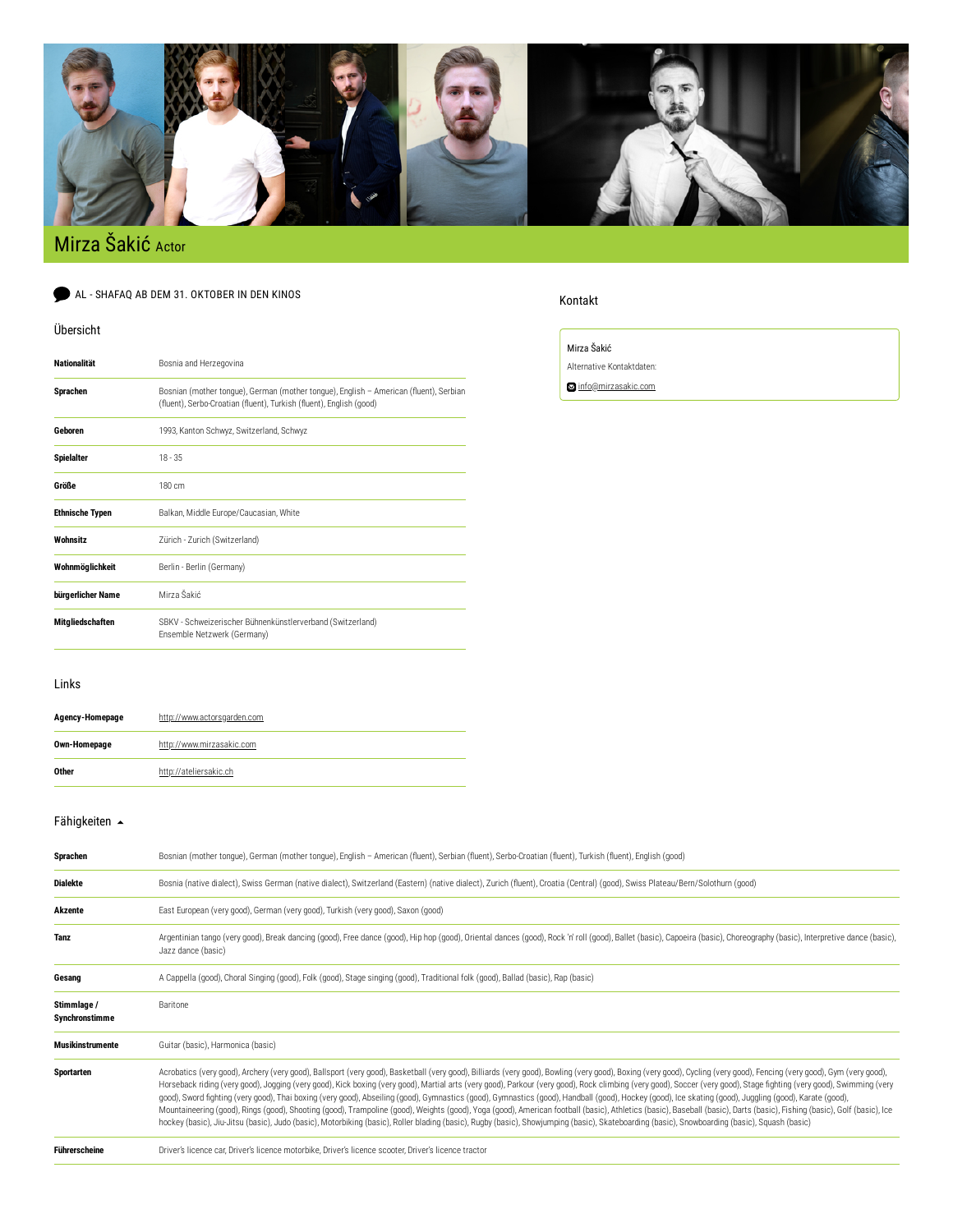#### [Aussehen](https://www.castforward.de/members/)

| <b>Spielalter</b> | $18 - 35$      | Doppelgänger              | Nein                                   |
|-------------------|----------------|---------------------------|----------------------------------------|
| Größe             | 180 cm         | <b>Besondere Merkmale</b> | Kampfsport seit 10 Jahren (Thaiboxing) |
| Körperbau         | Athletic       | <b>Ethnische Typen</b>    | Balkan, Middle Europe/Caucasian, White |
| Gewicht           | 79 kg          | <b>Tattoo</b>             | None                                   |
| Augenfarbe        | Blue           | <b>Piercing</b>           | None                                   |
| Haarfarbe         | Dark blonde    | Brille                    | No                                     |
| <b>Frisur</b>     | straight short | Narben                    | None                                   |
|                   |                |                           |                                        |

#### [Dokumente](https://www.castforward.de/members/) ▲

| <b>A</b> Curriculum | Mirza Sakic |
|---------------------|-------------|
|                     |             |

#### [Ausbildung](https://www.castforward.de/members/) und Preise

| 2015 - 2017 | Acting studies<br>ZHdK Zürcher Hochschule der Künste<br>Master   | 2016 | Friedl Wald Audition (Switzerland) - Auszeichnung           |
|-------------|------------------------------------------------------------------|------|-------------------------------------------------------------|
|             |                                                                  | 2015 | ← Armin Ziegler Stiftungspreis (Switzerland) - Auszeichnung |
| 2012 - 2015 | Acting studies<br>ZHdK Zürcher Hochschule der Künste<br>Bachelor | 2015 | Friedl Wald Audition (Switzerland) - Auszeichnung           |
|             |                                                                  |      |                                                             |
| 2008 - 2011 | Berufslehre zum Elektriker                                       |      |                                                             |

#### [Vita](https://www.castforward.de/members/)  $\triangle$

| Vita (Dokument)  | Mirza Sakic                                                                                 |                                    |                     |
|------------------|---------------------------------------------------------------------------------------------|------------------------------------|---------------------|
| Vita - Fernsehen |                                                                                             |                                    |                     |
| Jahr             | Titel/Produktionsfirma                                                                      | Rolle                              | Regie               |
| 2018             | Der Zürich Krimi<br>Degeto, Graf Filmproduktion<br>Sender/Verleih: ARD<br>Television series | Blasser Junge<br>Actor in episode  | Roland Suso Richter |
| 2018             | Ein Sommer in Salamanca<br>Moviepool<br>Sender/Verleih: ZDF<br>Television film              | Paul<br>Supporting actor           | Michael Keusch      |
| Vita - Kino      |                                                                                             |                                    |                     |
| Jahr             | Titel/Produktionsfirma                                                                      | Rolle                              | Regie               |
| 2020-2021        | The Networker (Herseye Ragmen)<br>Ema Istanbul<br>Feature film (cinema)                     | Helmut<br>Ongoing supporting actor | Erdal Murat Aktas   |
| 2019-2020        | Al-Shafaq<br>Maximage<br>Feature film (cinema)                                              | Nico<br>Ongoing supporting actor   | Esen Isik           |
| 2015-2016        | Pred licem pravde<br>ASU Sarajevo<br>Short film                                             | Svabo<br>Lead                      | Amar Spanic         |
| 2015-2016        | Kairos<br>Lohub<br>Short film                                                               | Kai<br>Lead                        | Lorenz Huber        |
| 2014-2015        | Freeze<br>GBS St. Gallen<br>Short film                                                      | Paul<br>Lead                       | Nocolaj Esteban     |
| 2012-2013        | The kids are alright<br>ZHdK<br>Short film                                                  | Homer<br>Lead                      | Rafael Kistler      |